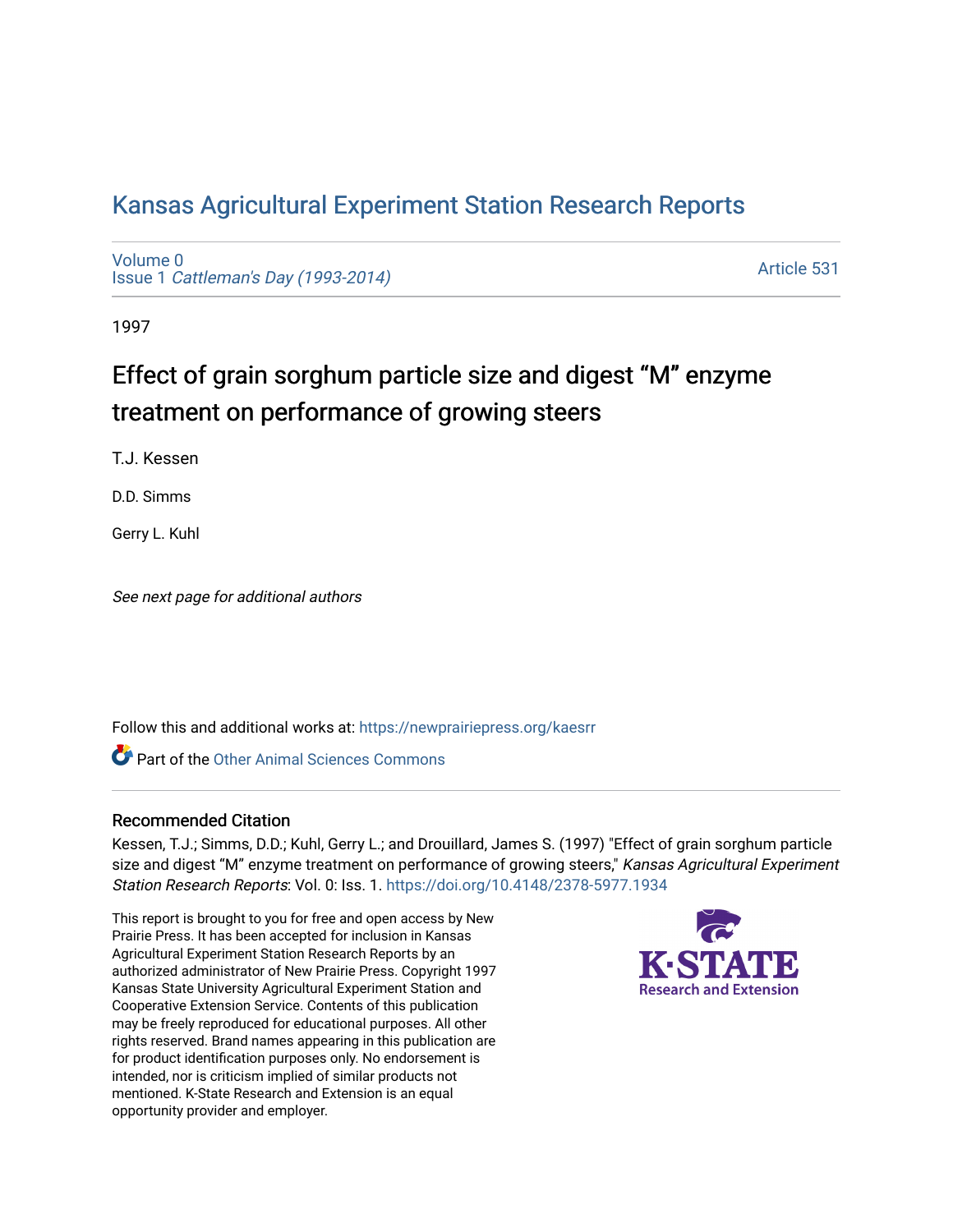## Effect of grain sorghum particle size and digest "M" enzyme treatment on performance of growing steers

## **Abstract**

A 73-day growing study utilizing 203 crossbred steers (681 lb) and a digestion trial examined the effect o f sorghum grain particle size on rumen fermentation, ration digestibility, and performance of growing steers fed 37% grain and 63% ground alfalfa. Dry-rolled grain sorghum p article sizes in both trials were about 2000, 1500, and 1000 microns, for the coarse- (CR), medium- (MR), and fine-rolled (FR) treatments , respectively. Coarsely rolled corn (2000 microns) was included as a positive control. In the growing study, half of sorghum was treated at feeding time with an enzyme product, Digest "M"?. The rations were 35 to 37% dry grain plus ground alfalfa hay and supplement. Total ration dry matter, neutral detergent fiber, and starch digestibilities increased linearly (P<.02) with decreasing sorghum grain particle size. Rumen pH, ammonia and total volatile fatty acid concentrations, and acetate-to-propionate ratio were unaffected by grain type or particle size. Dry matter intake was not influenced by grain types or particle size. Steers fed FR sorghum gained 9% faster (P<.03) during the first 28 days and tended to gain faster (5%, P<.14 ) over the entire trial than those fed CR sorghum , with gains on MR sorghum being intermediate. FR sorghum produced 6% more efficient gains (P<.07) than CR, and MR grain was intermediate. Digest "M"? enzyme treatment of the sorghum grain had no influence. Feed con versions of CR, MR, and FR sorghum were 93, 94, and 99% of corn. This research indicates that grain sorghum in high roughage backgrounding programs should have a maximum average particle size of 1000 microns.

## Keywords

Cattlemen's Day, 1997; Kansas Agricultural Experiment Station contribution; no. 97-309-S; Report of progress (Kansas State University. Agricultural Experiment Station and Cooperative Extension Service); 783; Beef; Grain sorghum; Particle size; Processing; Digestibility; Enzyme; Growing cattle

## Creative Commons License



This work is licensed under a [Creative Commons Attribution 4.0 License](https://creativecommons.org/licenses/by/4.0/).

### Authors

T.J. Kessen, D.D. Simms, Gerry L. Kuhl, and James S. Drouillard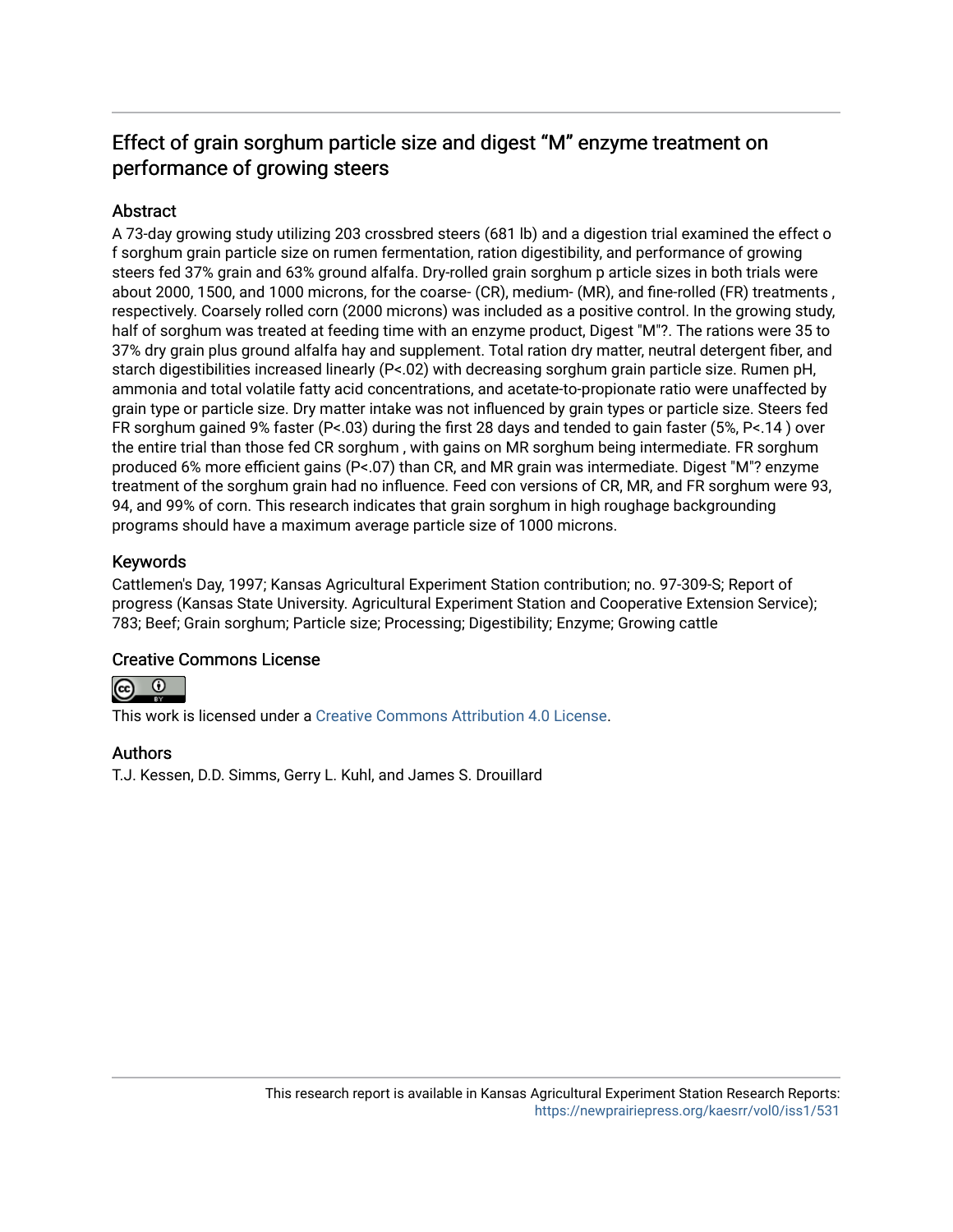#### **EFFECT OF GRAIN SORGHUM PARTICLE SIZE AND DIGEST "M" ENZYME TREATMENT ON PERFORMANCE OF GROWING STEERS <sup>1</sup>**

*T. J. Kessen, D. D. Simms, G. L. Kuhl, and J. S. Drouillard*

#### **Summary**

A 73-day growing study u tilizing 203 crossbred steers (681 lb) and a digestion trial examined the effect o f sorghum grain particle size on rumen fermentation, ration digestibility, and performance of growing steers fed 37% grain and 63% ground alfalfa. Dry-rolled grain sorghum p article sizes in both trials were about 2000, 1500, and 1000 microns, for the coarse- (CR), medium- (MR), and fine-rolled (FR) treatments , respectively. Coarsely rolled corn (2000 microns) was included as a positive control. In the growing study, half of sorghum was treated at feeding time with an enzyme product, Digest "M". The rations were 35 to 37% dry grain plus ground alfalfa hay and supplement.

Total ration dry matter, neutral detergent fiber, and starch diges tibilities increased linearly (P<.02) with decreasing sorghum grain particle size. Rumen pH, ammonia and total volatile fatty acid concentratio  $n_s$ , and acetate-to-propionate ratio were unaffected by gr ain type or particle size. Dry matter intake was not influenced by grain types or particle size. Steers fed FR sorghum gained 9% faster (P<.03) during the first 28 days and tended to gain faster (5%, P<.14) over the entire trial than those fed CR sorghum , with gains on MR sorghum being intermediate. FR sorghum produced 6% more efficient gains (P<.07) than CR, and MR grain was intermediate. Digest "M" enzyme treatment of the sorghum grain had no influence. Feed con versions of CR, MR, and FR sorghum were 93, 94, and 99% of corn. This research

indicate s that grain sorghum in high roughage backgroundin g programs should have a maximum average particle size of 1000 microns.

(Key Words: Grain Sorghum, Particle Size, Processing , Digestibility, Enzyme, Growing Cattle.)

#### **Introduction**

Grain sorghum is used widely for growing cattle and normally is dry-processed by either roller or hammer mill. Samples collected across Kansas indicate that particlesize is often coarse. Although the effect o fsorghum particle size has been studied in finishing rations, it has not been studied in higher roughage, growing rations. We investigated the influence of grain particle size on growing cattle performance and ration digestibility and also evaluated the effect of Digest "M" , an enzyme product that has shown potential to improve sorghum digestibility.

#### **Experimental Procedures**

*Digestion Trial*. Sixteen ruminally fistulated steers (944 lb) were assigned randomly to four treatments : 1) dry-rolled corn (CO) with an average particle size of 2172 microns as a positive control, and 2) fine-rolled (FR, 1040 microns), 3) medium-rolled (MR, 1371 microns), and 4) coarse-rolled ( CR, 2008 microns) grain sorghum. These particle sizes were selected to cover the spectrum of grain particle sizes typically observed in cattle rations. Feedstuff composition is shown in Table 1. Diets consisted of 37% of the respective grain and

<sup>&</sup>lt;sup>1</sup>Appreciation is expressed to the Kansas Grain Sorghum Commission for partial funding of this research and to Loveland Industries, Loveland, CO for the Digest "M" used in this study.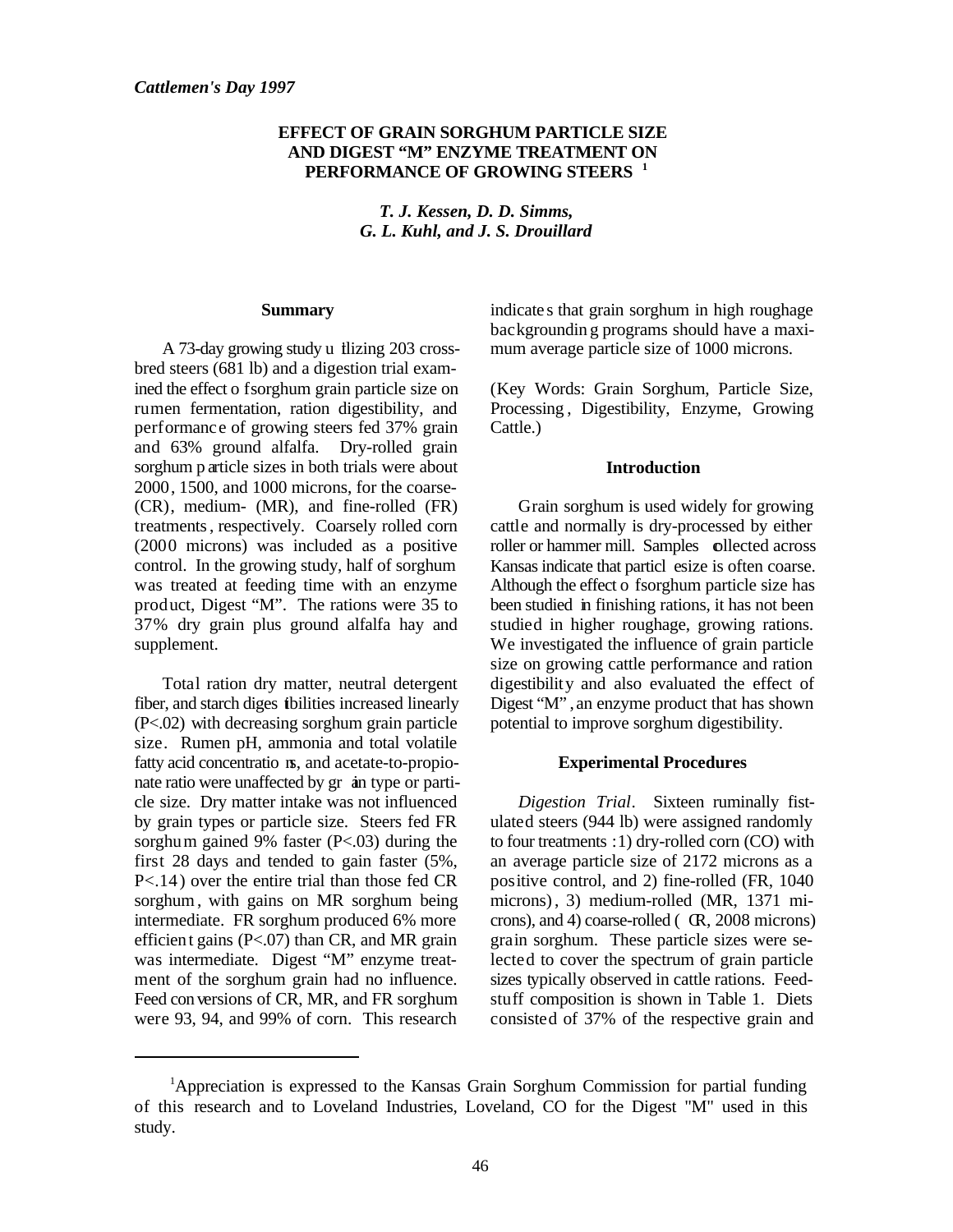63% ground alfalfa. Steers were housed in an individual tie stall barn, with free access to water and a trace mineral salt block. Steers were fed once daily at 7 AM with dry matter intake limited

to 2.25% of body weight. They were adapt-ed to rations for 11 d ays. On day 12, ruminal fluid samples were taken at feeding and at 3, 6, 9, and  $\overline{12}$  hours postfeeding. Begin  $\overline{m}$  and  $\overline{13}$ , feed samples were taken daily. Any feed refused was weighed back and sampled. On day 14, steers were fitted with fecal bags for total fecal collection to measure digestibility. Fecal samples were taken twice daily for 7 consecutive days.

| Table 1. | <b>Composition of Diets and Feedstuffs Used in the Digestion and Steer Growing</b> |
|----------|------------------------------------------------------------------------------------|
|          | Trials                                                                             |

|                       | Percent in |        |          | Dry Matter Basis |       |       |
|-----------------------|------------|--------|----------|------------------|-------|-------|
| Feedstuff             | Ration     | $%$ DM | % Starch | % CP             | % ADF | % NDF |
| Digestion trial:      |            |        |          |                  |       |       |
| Dry rolled grain      | 37.0       |        |          |                  |       |       |
| Sorghum, coarse       |            | 86.6   | 72.2     | 9.0              | 3.9   | 8.5   |
| Sorghum, medium       |            | 86.9   | 73.6     | 9.4              | 3.4   | 9.0   |
| Sorghum, fine         |            | 86.8   | 72.7     | 9.4              | 3.2   | 9.4   |
| Corn, coarse          |            | 86.7   | 67.5     | 9.6              | 2.2   | 10.7  |
| Alfalfa hay, ground   | 63.0       | 94.0   | 2.1      | 14.2             | 43.8  | 55.6  |
| Steer growing trial:  |            |        |          |                  |       |       |
| Dry rolled grain      | 35.0       |        |          |                  |       |       |
| Sorghum, coarse       |            | 88.4   | 75.4     | 8.9              | 3.0   | 9.6   |
| Sorghum, medium       |            | 88.4   | 77.1     | 8.6              | 2.9   | 9.1   |
| Sorghum, fine         |            | 88.6   | 75.2     | 8.8              | 2.9   | 9.2   |
| Corn, coarse          |            | 88.0   | 71.2     | 8.6              | 2.3   | 10.5  |
| Alfalfa hay, ground   | 57.0       | 88.1   | ---      | 18.2             | 37.7  | 52.4  |
| Supplement $1$        | 5.0        | 89.6   | ---      | 40.5             | 3.8   | 12.1  |
| Molasses <sup>2</sup> | 3.0        | ---    | ---      | ---              | ---   | $---$ |

<sup>1</sup>Soybean me al-based supplement fortified with minerals and vitamins to meet 1996 NRC requirements, plus Rumensin®.

 $2^{\circ}$ Cane molasses was not analyzed.

*Growing Steer Trial*. Two hundred and three thin, short yearling, crossbred steers (681 lb) were weighed unshrunk on 2 consecutive days, blocked by breed type, and assigned randomly by weight to the same grain treatments described for the digestion tri  $\dot{a}$ , except that onehalf of each sorghum particl esize treatment was treated with Digest "M". This d sign resulted in seven treatments with five pens per treatment and five to six head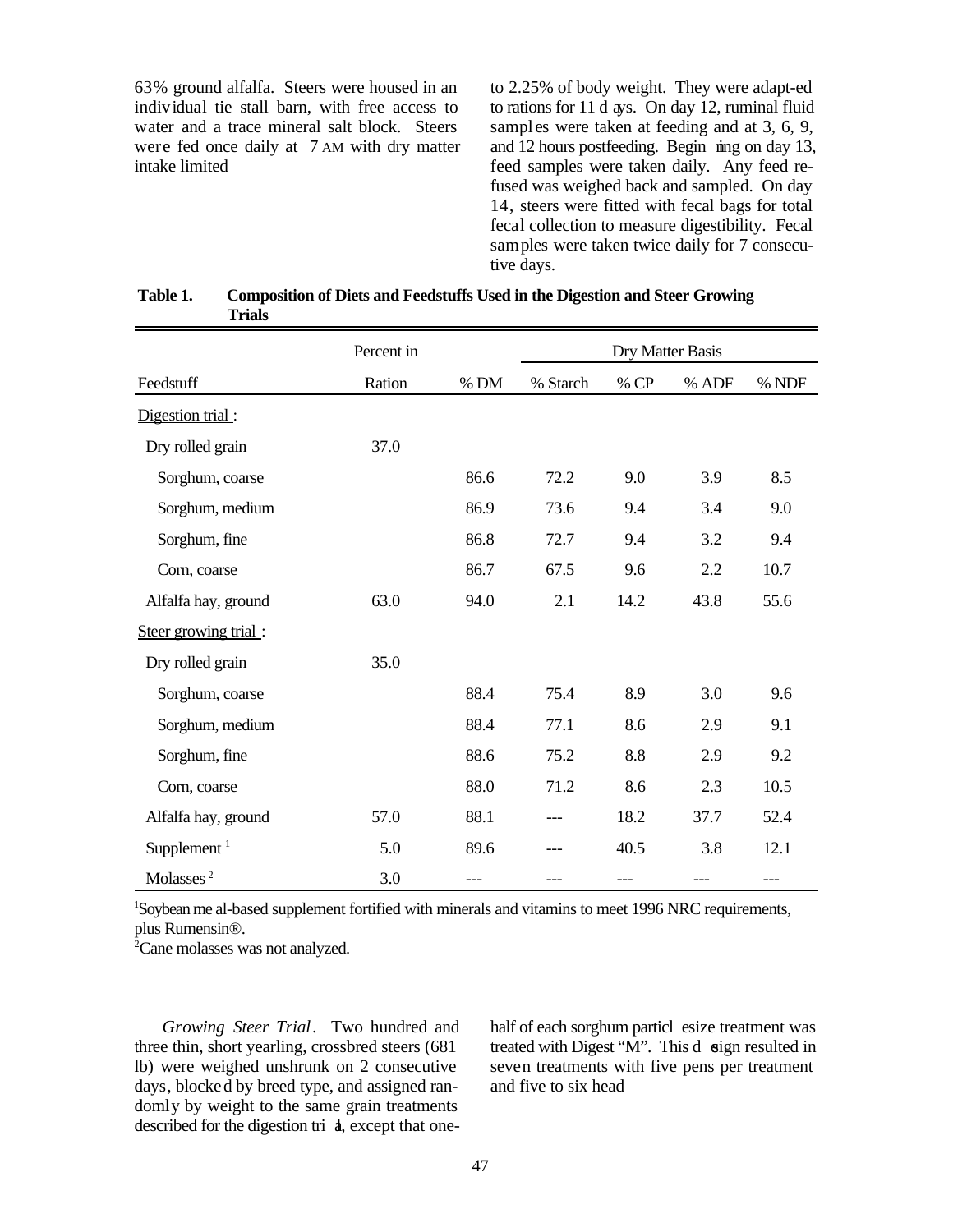per pen. Pens were roofed partially and had concrete floors. Digest "M" application followed manufacturer's recommendations, including the addition of 5% water to the grain. Steers wer e fed a totally mixed ration (Table 1) once daily. The exper iment started on February 27, 1996, and steers were weighed every 28 days. On days 73 and 74, the steers were weighed off-test, with the average serving as the final unshrunk weight.

#### **Results and Discussion**

Sorghum particle size did not influence rumen fermentation (Table 2). Corn produced a rumen fermentation profil esimilar to that with grain sorghum, except f  $\alpha$  a higher (P<.10) concentratio n of valerate than the FR and MR sorghum treatments. Ration starch and NDF digestibilitie s (Table 2) increased linearly (P<.02) with decreasing sorghum particle size, and dry matter digestibility increased linearly (P<.01) as a direct result of the increased digestibility of starch and fiber.

Because no interactions occurred between effects of grain particle size and enzyme treatment on steer performance, both were pooled (Table 3). Feed intake was not affected by grain type or particle size. Steers on FR sorghum gained (9%) faster (P<.03) than those on CR sorghum during the first

28 days; with gains on MR sorghum being intermediate . Feed conversions were 10 and 4% better for FR and MR than CR sorghum (P<.01 and P<.06, respectively) during the first 28 days, and the FR treatment was 6% more efficient (P<.07) than CR sorghum during the entire 73-day trial. Steers carried considerable mud and fecal matter during the middle of the trial, which affected the apparent gains toward the end. Digest "M" had no effect on intake or performance (Table 4).

Decreasin g grain sorghum particle size in high roughage, growing rations increased total ration star ch, NDF, and dry matter digestibility, which improved feed conversion. In fact, the fine-rolled grain sorghum produced feed efficiencies equal to those with dry-rolled corn. These results indicate that producers should strive to process grain sorghum to a maximum, average, particle size of about 1000 microns.

|                                                                 | Corn                  |                               | Grain Sorghum                          | Contrasts             |                                          |
|-----------------------------------------------------------------|-----------------------|-------------------------------|----------------------------------------|-----------------------|------------------------------------------|
| Item                                                            | $\sqrt{\text{oarse}}$ | Fine                          | Medium                                 | Coarse                |                                          |
| Digestion study:<br>DM intake, lb/day                           | 21.5                  | 21.5                          | 21.3                                   | 21.6                  | .92<br>.99                               |
| Apparent digestibility:<br>Dry matter, %<br>NDF, %<br>Starch, % | 71.2<br>59.4<br>95.0  | 70.9<br>58.1<br>94.4          | 68.2<br>56.6<br>88.3                   | 65.0<br>53.0<br>82.3  | < 01<br>.29<br>.52<br>.02<br>.14<br>< 01 |
| Ruminal fermentation profile:                                   |                       |                               |                                        |                       | $P-value2$                               |
| pH<br>VFA conc., mM<br>$NH3N$ , mM                              | 6.01<br>61.97<br>2.48 | 5.90<br>62.39<br>1.57         | 6.17<br>53.00<br>1.49                  | 6.21<br>56.79<br>1.78 | .34<br>.47<br>$\overline{.}38$           |
| VFÅ, mol/100 mol:<br>Acetate                                    | 60.56                 | 63.08                         | 63.49                                  | 62.57                 | .27                                      |
| Propionate<br>A:P                                               | 17.99<br>3.45         | 17.46<br>3.66                 | 17.40<br>2.76                          | 17.76<br>3.59         | .88<br>.67                               |
| <b>Butyrate</b><br>Isobutyrate                                  | 15.65<br>1.33         | 14.45<br>1.20                 | 13.81<br>$1.35$<br>$1.86$ <sup>b</sup> | 13.93<br>1.41         | $\tilde{28}$<br>.14                      |
| Valerate<br>Isovalerate                                         | $2.23^{a}$<br>2.23    | $1.\overline{84}^{b}$<br>1.98 | 2.10                                   | $1.99^{ab}$<br>2.34   | $\frac{09}{09}$                          |

**Table 2. Influence of Dry Rolled Grain Type and Particle Size on Apparent Digestibility and Ruminal Fermentation Characteristics in Beef Steers**

<sup>1</sup>Grain mean particle sizes were: corn, coarse = 2172 microns; sorghum, coarse = 2008 microns,  $\text{median} = 1371$  microns, fine = 1040 microns.<br>
Probability of observing a significant F or P-value: L = linear response, Q = quadratic response to

reducing sorghum particle size.<br>Acetate: propionate ratio.

 $\alpha^{\text{S}}$ Means in same row not sharing the same superscript differ (P<.10).